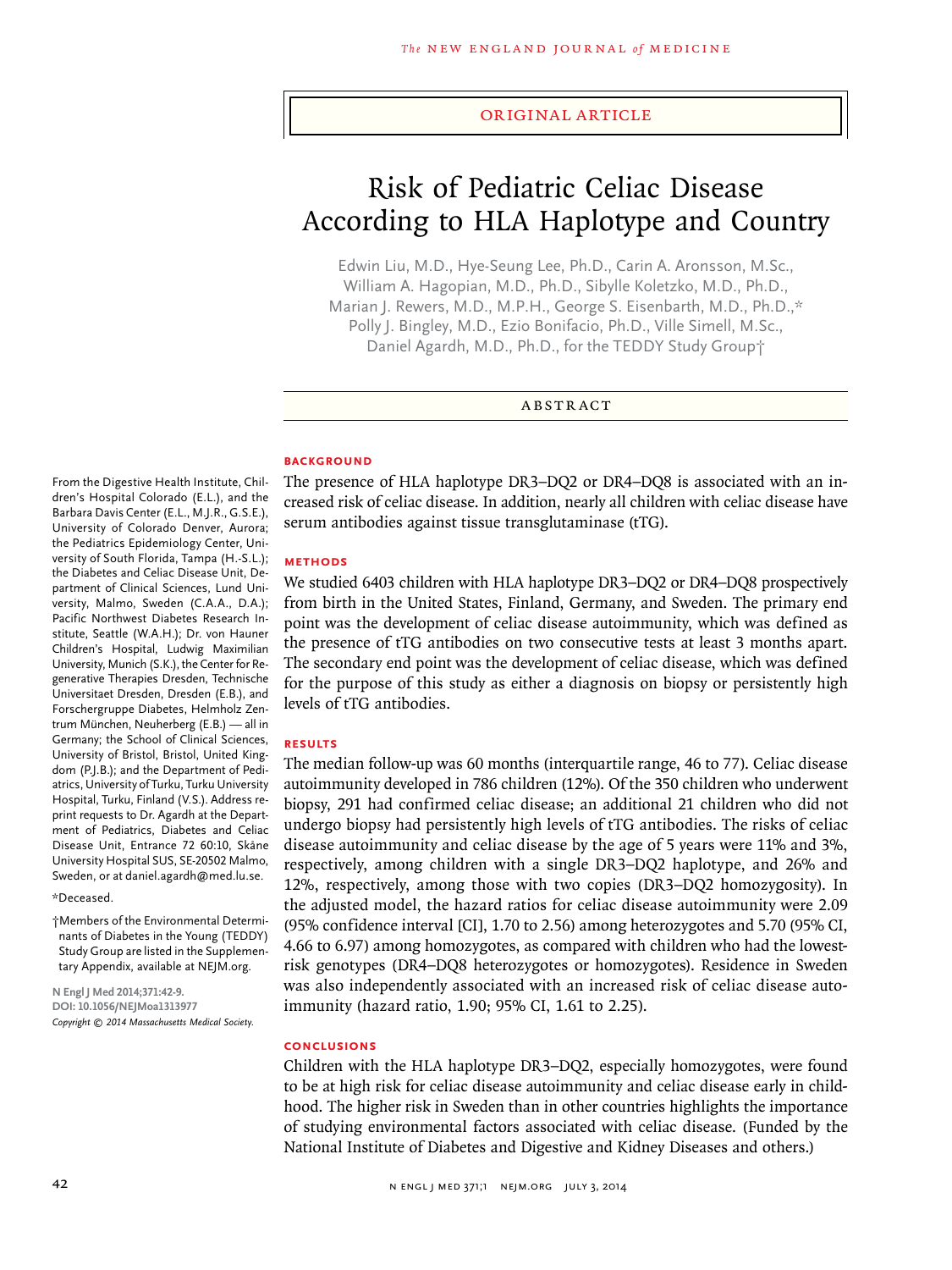Patients with celiac disease or type 1<br>
diabetes often carry at least one copy of HLA<br>
haplotype DR3–DQ2.5<sub>cis</sub> (DRB1\*03-DQA1\*<br>
05:01-DOB1\*02:01) or DR4–DO8 (DRB1\*04-DOA1\* diabetes often carry at least one copy of HLA 05:01-DQB1\*02:01) or DR4–DQ8 (DRB1\*04-DQA1\* 03-DQB1\*03:02). The DR3-DQ2.5 $_{cis}$  haplotype (characterized by the cis arrangement of DQA1\*05:01 and DQB1\*02:01 on the same copy of chromosome 6) is present in more than 90% of patients with celiac disease. The remainder of patients with this disease carry either the aforementioned HLA haplotype DR4–DQ8 or the DQ2.5 risk alleles but in trans on the genotype DR7–DQ2.2 (DR7-DQA1\* 02:01-DQB1\*02:02)/DR5–DQ3.5 (DR5-DQA1\*05:01- DQB1\*03:01). The identification of one of these haplotypes is not, by itself, sufficient for the diagnosis of celiac disease, since both the DR3–DQ2 and DR4–DQ8 haplotypes are common in the general population. The risk of celiac disease differs between these two haplotypes, with the presence of DR3–DQ2 considered to confer a higher risk than the presence of DR4–DQ8. Furthermore, the risk associated with each haplotype is probably influenced by other factors both at birth and throughout life.

The Environmental Determinants of Diabetes in the Young (TEDDY) is a multinational study that follows children at high genetic risk for type 1 diabetes, with the development of celiac disease as a secondary outcome.<sup>2</sup> We assessed the incidence of celiac disease autoimmunity and celiac disease in children participating in this study who were identified at birth as having the risk HLA haplotype DR3–DQ2 or DR4–DQ8. We also assessed the effects of genotype, sex, presence or absence of a family history of celiac disease, and country of residence on the risk of celiac disease.

## **METHODS**

## **Study Design**

TEDDY is a prospective cohort study involving six clinical research centers — three in the United States (Colorado, Georgia, and Washington) and three in Europe (Finland, Germany, and Sweden). The primary objective of TEDDY is to identify genetic, gestational, and environmental risk factors for islet autoantibodies, type 1 diabetes, or both in children at increased risk for type 1 diabetes on the basis of their two HLA haplotypes (HLA genotype).<sup>3</sup> Because the major HLA genotypes that confer a risk of type 1 diabetes also confer a risk of celiac disease, we explored the genetic and

environmental contributions to the development of celiac disease autoimmunity and celiac disease in this cohort.

In TEDDY, all newborns underwent HLA genotyping, and those who were found to carry highrisk genotypes for type 1 diabetes were enrolled before 4.5 months of age, with plans for follow-up until the age of 15 years. Serum samples were obtained from all children every 3 months until the age of 48 months and every 6 months thereafter. The HLA genotypes of interest<sup>2</sup> are shown in Table S1 in the Supplementary Appendix, available with the full text of this article at NEJM.org. The presence of the DR4–DQ8/DR8–DQ4 genotype allowed the assessment of the effect of one copy of DR4–DQ8 in the absence of DR3–DQ2.

## **Study Participants**

From September 2004 through February 2010, we screened 424,788 newborns. Among these infants, 21,589 had one of nine HLA genotypes of interest to TEDDY investigators. Of the infants carrying a targeted HLA genotype, 8677 were enrolled for prospective study; of these infants, 6403 carried one of the four HLA genotypes reported in this study and were tested for serum tissue transglutaminase (tTG) antibodies, a marker for celiac disease. The characteristics of the eligible children who were enrolled and those who were not enrolled in the TEDDY cohort have been described previously.4 (Data regarding screening and eligibility according to clinical center are provided in Table S2 in the Supplementary Appendix.)

Testing for celiac disease autoimmunity started at the 24-month visit and continued yearly. If a child tested positive at 24 months, earlier blood samples that had been collected from birth onward were also analyzed to determine the age at which tTG antibodies first became detectable. The persistence of tTG antibodies was confirmed by testing of the next available sample from each study participant identified as having a positive test at any time point.

## **MEASUREMENT OF TTG ANTIBODIES**

We used radioligand binding assays to measure tTG antibody levels in two laboratories.5,6 All serum samples in the United States were screened for tTG IgA antibodies at the Barbara Davis Center for Childhood Diabetes at the University of Colorado in Denver (normal index, <0.05 units).

In European centers, all serum samples were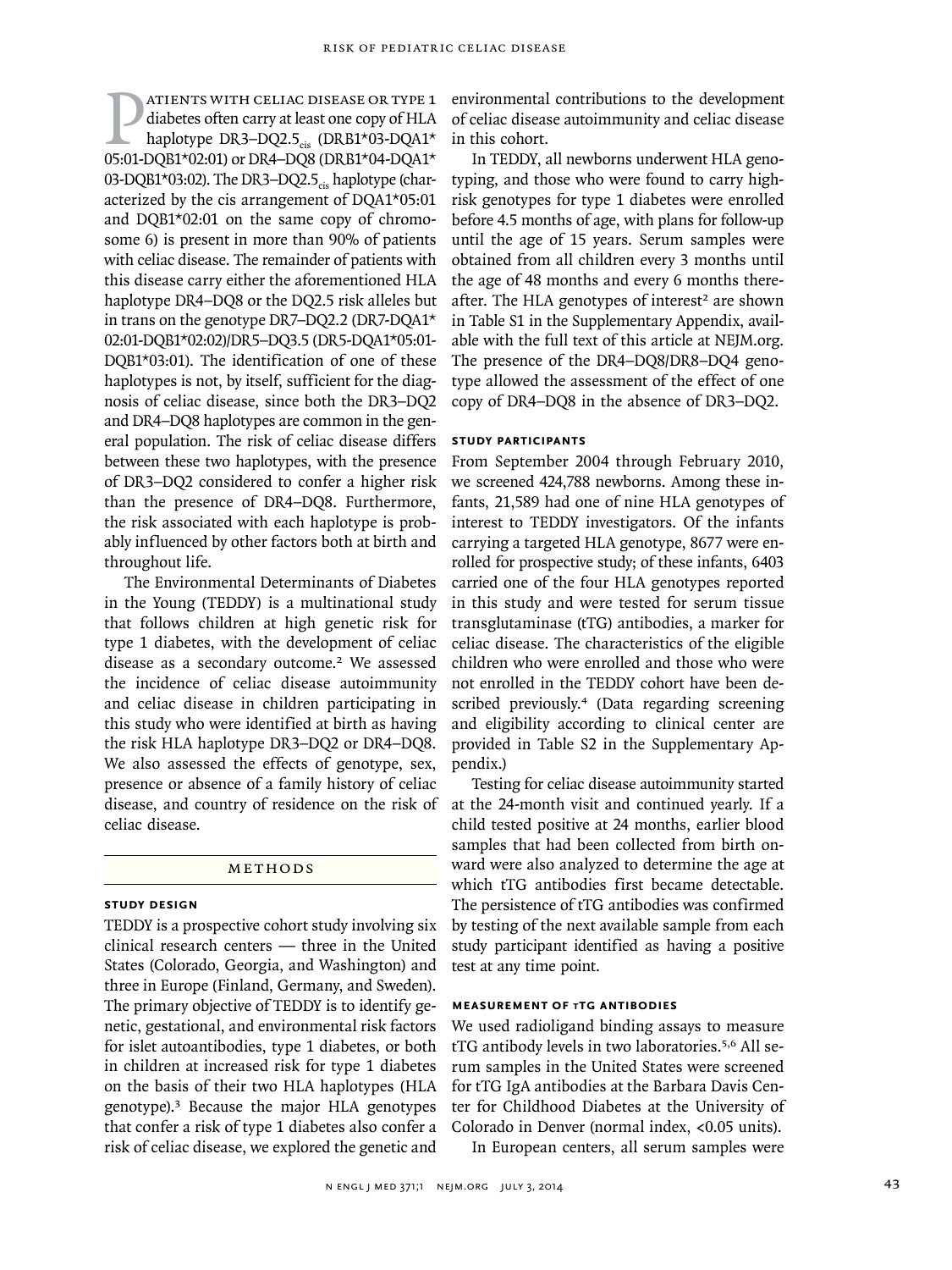tested at the University of Bristol in the United Kingdom with the use of an assay that detected both IgA and IgG antibodies against tTG (normal index, <1.3 units). Results from these two laboratories had previously shown high levels of sensitivity and specificity for celiac disease and concordance in an international tTG autoantibody workshop that included direct comparison with commercial enzyme-linked immunosorbent assay kits for the detection of IgA antibodies against tTG.7 To harmonize the protocol, and on the basis of quality-control data,<sup>8</sup> we sent all samples with tTG antibody levels above 0.01 as assessed in the Denver laboratory for quantification of tTG antibodies in the Bristol laboratory, the reference laboratory for the study. Results were expressed in arbitrary units derived from a standard curve consisting of dilutions of serum taken from a patient with celiac disease. Samples were considered to be positive for tTG antibodies if the value was 1.3 or more units. The interassay coefficient of variation was 22% at both 6 units and 20 units.

## **Celiac Disease Autoimmunity and Celiac Disease**

Celiac disease autoimmunity was defined as the presence of tTG antibodies on two consecutive tests at least 3 months apart, as measured by the Bristol laboratory. Children meeting this primary outcome in the TEDDY cohort were referred to a gastroenterologist at the clinical discretion of their usual physician. The decision about whether to perform a biopsy and, if so, when, was outside the purview of the study protocol.

Celiac disease, the secondary outcome of the study, was defined as an intestinal biopsy sample showing a Marsh score of 2 or higher (on a scale of 0 to 3, with 0 indicating normal intestinal mucosa and 3 indicating atrophied villi and elongated crypts).9 In addition, children who did not undergo biopsy but who had a mean tTG antibody level of 100 units or higher on two consecutive tests at least 3 months apart were also considered to have celiac disease for the purposes of the study. This threshold was selected on the basis of an internal review of all children who underwent biopsy, in order to achieve a disease specificity of 95% or higher, so that only children who did not undergo biopsy but who were very likely to have celiac disease were included.

# **Statistical Analysis**

We analyzed two outcomes: the age at which celiac disease autoimmunity developed and the

age at which celiac disease developed. The primary outcome was defined as the first positive result on testing for tTG antibodies, and the rightcensored time (i.e., censoring when the event had not yet occurred at the time of measurement) was the age at which the last blood sample was collected for testing of tTG antibodies. The secondary outcome was defined as a positive result on biopsy or the first high-level result on tTG antibody testing (for participants who did not undergo biopsy), and the right-censored time was the age of the child at the last clinic visit at which celiac disease had not been diagnosed. A Cox proportional-hazards model was used for the analysis, with adjustment for country, sex, and presence or absence of a family history of celiac disease (i.e., in a first-degree relative). We used Fisher's exact test to compare proportions and the log-rank test to compare Kaplan–Meier estimates. A P value of less than 0.05 was considered to indicate statistical significance, without adjustment for multiple testing. All analyses were performed with the use of SAS software, version 9.2 (SAS Institute).

## **RESULTS**

As of July 31, 2013, we had performed tTG antibody testing at least once in 6403 children with HLA haplotype DR3–DQ2, haplotype DR4–DQ8, or both. Of these children, 5778 (90%) had undergone two or more measurements. The mean (±SD) follow-up time was 62±20 months; the median was 60 months (interquartile range, 46 to 77). In this cohort, 535 children (8%) had a firstdegree relative with type 1 diabetes, and 144 (2%) had a first-degree relative with celiac disease; among the latter children, 22 (<1%) had a first-degree relative with both type 1 diabetes and celiac disease. The frequency of HLA haplotype DR3–DQ2 among children who had a firstdegree relative with celiac disease was higher than the frequency among those with no affected family members (86% vs. 62%, P<0.001) (Table 1). The frequency of the DR4–DQ8/DR8–DQ4 haplotype was higher in Finland (32%) than in the other countries (P<0.001).

# **Study Outcomes**

Of the 6403 children who were screened, 1026 (16%) had at least one positive result of tTG antibody testing, and 786 (12%) had persistently positive results (the criterion for the primary outcome of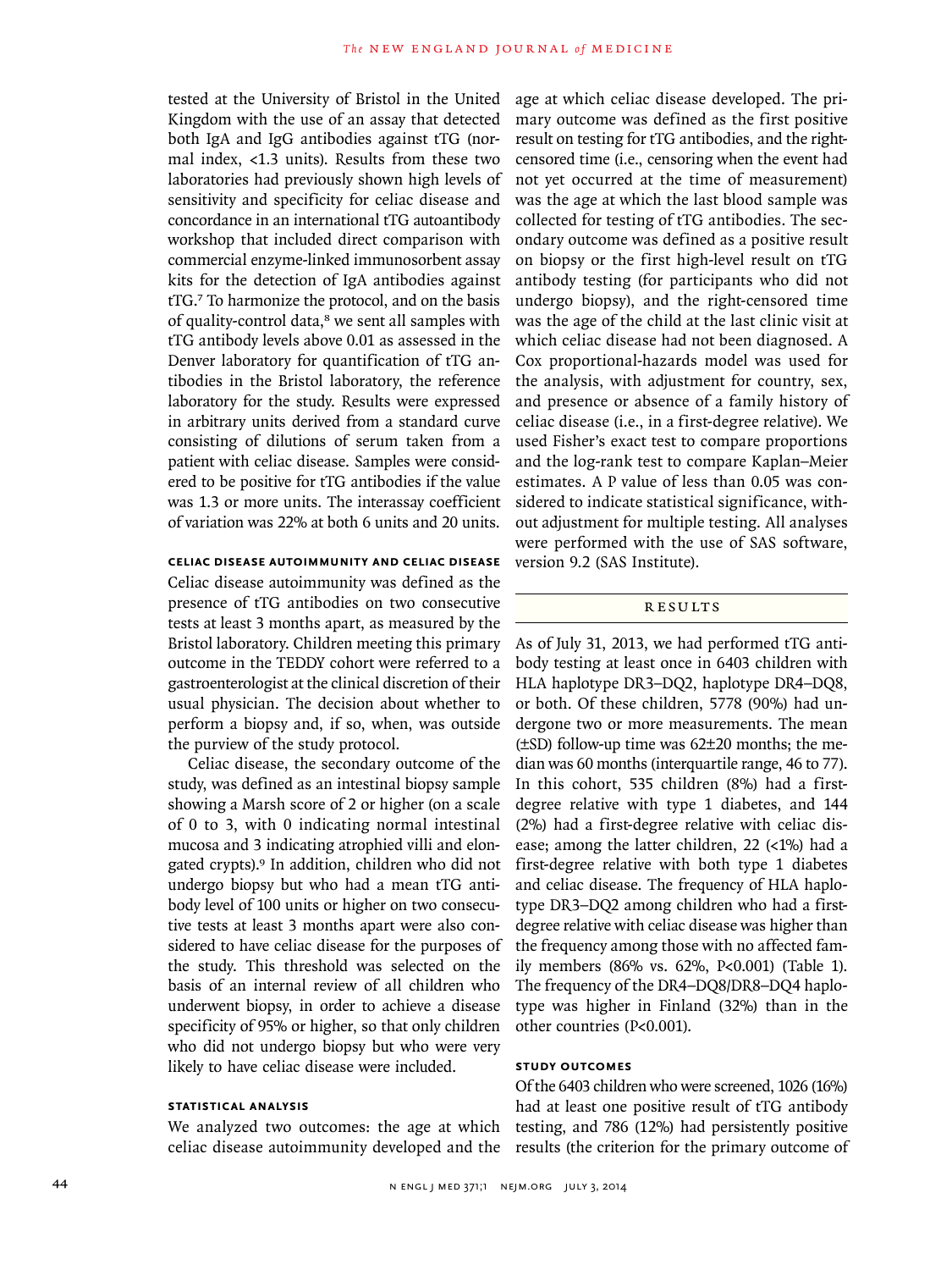| Table 1. HLA Genotypes of 6403 Children Screened for Celiac Disease.* |                           |                       |                       |                     |                     |  |  |  |  |
|-----------------------------------------------------------------------|---------------------------|-----------------------|-----------------------|---------------------|---------------------|--|--|--|--|
| Variable                                                              | <b>HLA DR-DQ Genotype</b> |                       |                       |                     |                     |  |  |  |  |
|                                                                       | Total                     | $DR3-DQ2/$<br>DR3-DQ2 | $DR3-DQ2/$<br>DR4-DQ8 | DR4-DQ8/<br>DR4-DQ8 | DR4-DQ8/<br>DR8-DQ4 |  |  |  |  |
|                                                                       | number (percent)          |                       |                       |                     |                     |  |  |  |  |
| All children                                                          | 6403 (100)                | 1374(21)              | 2612(41)              | 1303(20)            | 1114(17)            |  |  |  |  |
| Family history of type 1 diabetes                                     |                           |                       |                       |                     |                     |  |  |  |  |
| Yes                                                                   | 535(8)                    | 109(20)               | 238(44)               | 122(23)             | 66 (12)             |  |  |  |  |
| No                                                                    | 5868 (92)                 | 1265 (22)             | 2374 (40)             | 1181 (20)           | 1048 (18)           |  |  |  |  |
| Family history of celiac disease                                      |                           |                       |                       |                     |                     |  |  |  |  |
| Yes                                                                   | 144(2)                    | 52 (36)               | 72 (50)               | 11(8)               | 9(6)                |  |  |  |  |
| <b>No</b>                                                             | 6259 (98)                 | 1322(21)              | 2540 (41)             | 1292(21)            | 1105(18)            |  |  |  |  |
| Sex                                                                   |                           |                       |                       |                     |                     |  |  |  |  |
| Female                                                                | 3118 (49)                 | 627(20)               | 1289(41)              | 661(21)             | 541 (17)            |  |  |  |  |
| Male                                                                  | 3285 (51)                 | 747 (23)              | 1323 (40)             | 642 (20)            | 573 (17)            |  |  |  |  |
| Country                                                               |                           |                       |                       |                     |                     |  |  |  |  |
| <b>United States</b>                                                  | 2562 (40)                 | 626 (24)              | 1064 (42)             | 533 (21)            | 339 (13)            |  |  |  |  |
| Finland                                                               | 1461(23)                  | 227(16)               | 516(35)               | 245(17)             | 473 (32)            |  |  |  |  |
| Germany                                                               | 344 (5)                   | 81 (24)               | 163 (47)              | 68 (20)             | 32(9)               |  |  |  |  |
| Sweden                                                                | 2036 (32)                 | 440 (22)              | 869(43)               | 457 (22)            | 270(13)             |  |  |  |  |

\* Percentages may not total 100% because of rounding.

celiac disease autoimmunity). Of the 350 children who underwent biopsy of the small intestine, 291 had biopsy confirmation of celiac disease. Two children in Europe and 5 in the United States received the diagnosis of biopsy-confirmed celiac disease after only one positive result on tTG antibody testing and therefore did not meet the criterion for persistently positive results. An additional 21 children with celiac disease autoimmunity (6 in Europe and 15 in the United States) had a mean tTG antibody level of 100 units or higher on consecutive tests but did not undergo confirmatory biopsy owing to the preference of their physicians or parents. These children were also considered to have celiac disease for the purposes of this study. Thus, 312 children fulfilled the study criteria for the diagnosis of celiac disease on the basis of biopsy or persistently high antibody levels. Celiac disease was diagnosed in one quarter of these children before the age of 3 years.

## **Symptom Questionnaire**

The TEDDY questionnaire on celiac disease– related symptoms was completed by the families of 348 of 786 children (44%) with celiac disease autoimmunity at the time of the initial tTG antibody

testing. Of these children, only 94 (27%) were reported to have celiac disease–related symptoms. The most frequently reported symptoms were abdominal discomfort, frequent loose stools, and chronic constipation. This symptom pattern did not differ significantly among countries (data not shown).

#### **Cumulative Risks According to Genotype**

The proportion of children with persistently high levels of tTG antibodies was highest among those who were homozygous for the DR3–DQ2 HLA haplotype: 352 of 1374 children (26%), as compared with 298 of 2612 children (11%) with the DR3–DQ2/DR4–DQ8 haplotype, 107 of 1303 (8%) who were homozygous for the DR4–DQ8 haplotype, and 29 of 1114 (3%) with the DR4–DQ8/DR8–DQ4 haplotype. The estimated cumulative risk of celiac disease autoimmunity by the age of 5 years was 26% among children who were homozygous for the DR3–DQ2 haplotype, 11% among those with the DR3–DQ2/DR4–DQ8 haplotype, 9% among those who were homozygous for the DR4–DQ8 haplotype, and 2% among those with the DR4– DQ8/DR8–DQ4 haplotype (P<0.001 for all comparisons) (Fig. 1). Similarly, the cumulative risk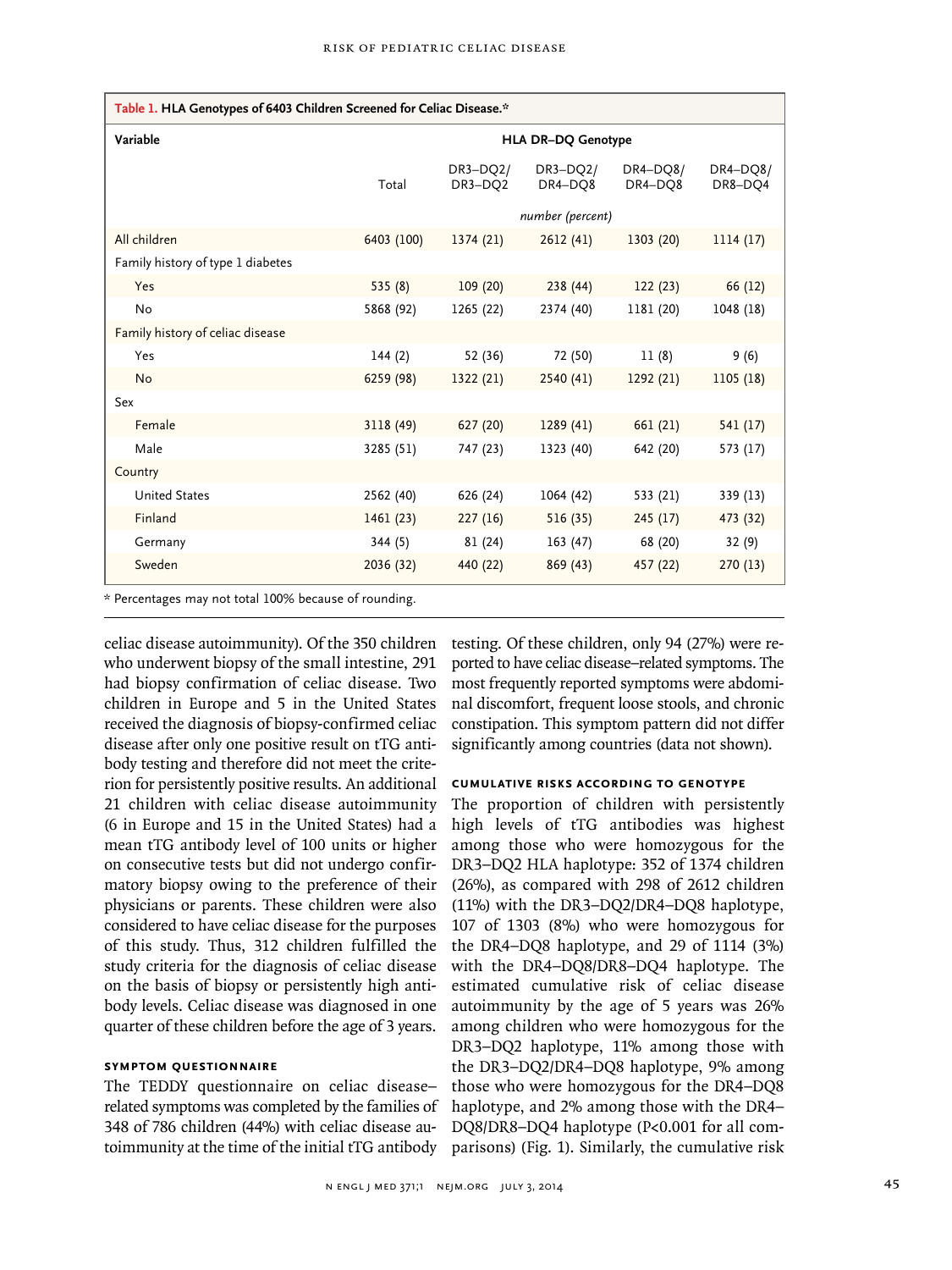

of celiac disease was 11% among children who were homozygous for the DR3–DQ2 haplotype, 3% among those with the DR3–DQ2/DR4–DQ8 haplotype, 3% among those who were homozygous for the DR4–DQ8 haplotype, and less than 1% among those with the DR4–DQ8/DR8– DQ4 haplotype (P<0.001 for all comparisons).

#### **Nongenetic Risk Factors**

Univariate Cox regression analysis showed that the risk of celiac disease autoimmunity was significantly increased for children who had a firstdegree relative with celiac disease (P<0.001) but not for those who had a first-degree relative with type 1 diabetes ( $P=0.33$ ). Girls were at greater risk than boys for celiac disease autoimmunity, as were children living in Sweden as compared with those living in other countries (P<0.001 for both comparisons). Swedish residence remained significantly associated with the risk of celiac disease and celiac disease autoimmunity after adjustment for sex, presence or absence of a family history of celiac disease, and HLA type. The risk of celiac disease autoimmunity in Sweden was nearly double that in the United States (P<0.001). Also, homozygosity for the DR3–DQ2 haplotype increased the adjusted risk of celiac disease autoimmunity by a factor of five, as compared with DR4–DQ8/DR4–DQ8 or DR4–DQ8/DR8-DQ4 (the reference group). The presence of the DR3–DQ2/DR4–DQ8 genotype doubled the risk of celiac disease autoimmunity, as compared with the reference group (Table 2).

The risk of celiac disease autoimmunity among children who were homozygous for the DR3–DQ2 haplotype (the highest-risk haplotype) showed the same trend as that for celiac disease, with the lowest risk among children in the United States and the highest risk among those in Sweden (P<0.001) (Fig. 2). In the group at highest risk, girls who were homozygous for the DR3–DQ2 haplotype and were born in Sweden, 5 of 12 girls (42%) were found to have celiac disease autoimmunity, as compared with 12% of TEDDY participants who did not have all three risk factors  $(P=0.01)$ .

## **Diabetes and Celiac Disease**

During the course of follow-up, type 1 diabetes was diagnosed in 9 of 786 children (1%) with celiac disease autoimmunity and in 5 of 312 children (2%) with celiac disease. (The risk of diabetes is approximately 0.3% in the general population of adults and children in the United States.)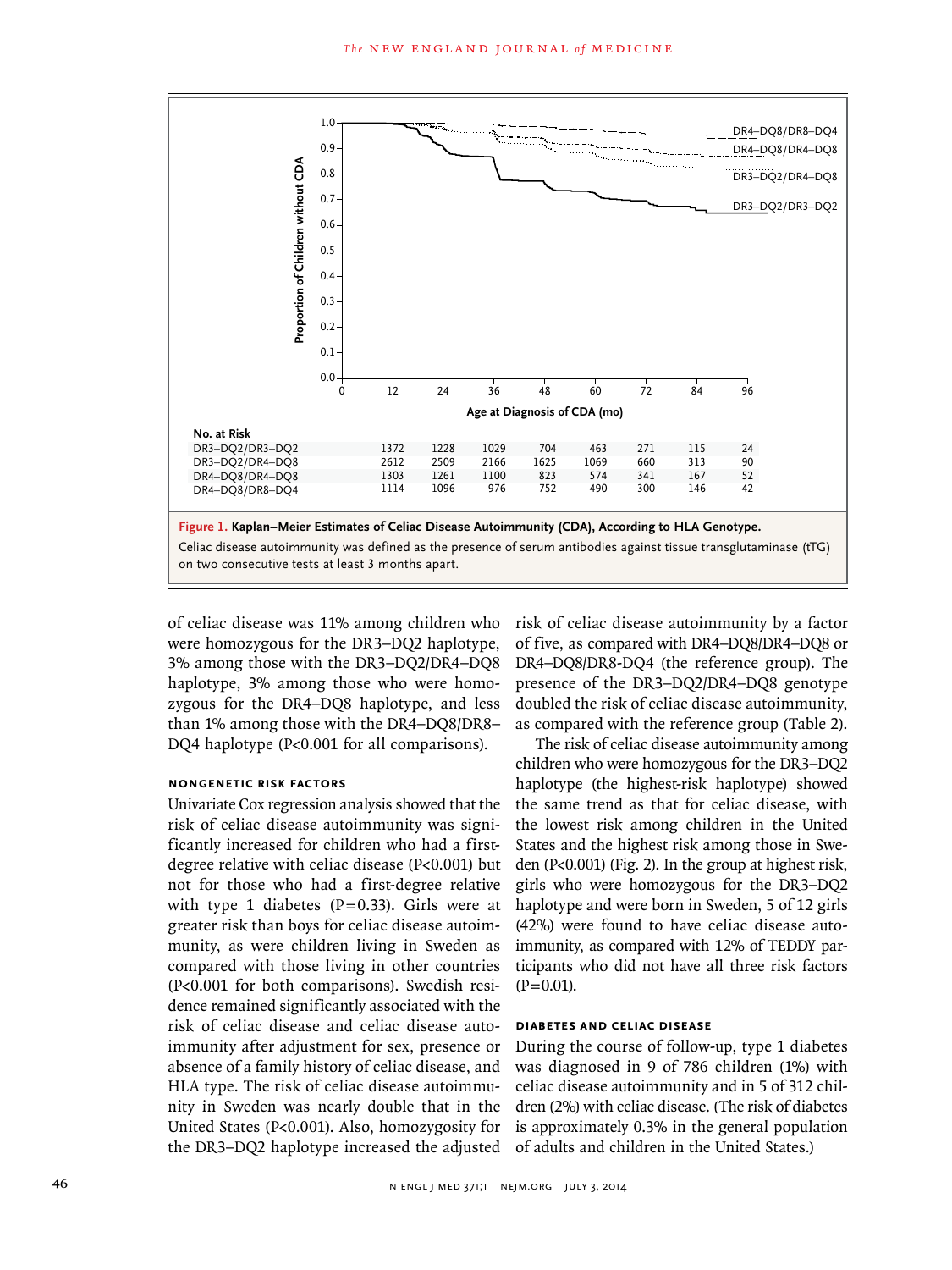| Table 2. Hazard Ratios for Celiac Disease Autoimmunity and Celiac Disease.*             |                                    |         |                          |         |  |  |  |  |
|-----------------------------------------------------------------------------------------|------------------------------------|---------|--------------------------|---------|--|--|--|--|
| Variable                                                                                | <b>Celiac Disease Autoimmunity</b> |         | Celiac Disease           |         |  |  |  |  |
|                                                                                         | Hazard Ratio<br>(95% CI)           | P Value | Hazard Ratio<br>(95% CI) | P Value |  |  |  |  |
| Country                                                                                 |                                    |         |                          |         |  |  |  |  |
| <b>United States</b>                                                                    | 1.00                               |         | 1.00                     |         |  |  |  |  |
| Finland                                                                                 | $1.53(1.26 - 1.87)$                | < 0.001 | $1.03(0.73 - 1.44)$      | 0.88    |  |  |  |  |
| Germany                                                                                 | $1.38(0.99 - 1.93)$                | 0.06    | $0.98(0.54 - 1.79)$      | 0.95    |  |  |  |  |
| Sweden                                                                                  | $1.90(1.61 - 2.25)$                | < 0.001 | $1.86(1.43 - 2.41)$      | < 0.001 |  |  |  |  |
| Sex                                                                                     |                                    |         |                          |         |  |  |  |  |
| Male                                                                                    | 1.00                               |         | 1.00                     |         |  |  |  |  |
| Female                                                                                  | $1.64$ (1.42-1.89)                 | < 0.001 | $2.16(1.71-2.72)$        | < 0.001 |  |  |  |  |
| Family history of celiac disease                                                        |                                    |         |                          |         |  |  |  |  |
| No                                                                                      | 1.00                               |         | 1.00                     |         |  |  |  |  |
| Yes                                                                                     | $1.81(1.31-2.50)$                  | < 0.001 | $2.95(1.95 - 4.46)$      | < 0.001 |  |  |  |  |
| HLA genotype                                                                            |                                    |         |                          |         |  |  |  |  |
| DR4-DQ8/DR4-DQ8 or<br>DR4-DQ8/DR8-DQ4                                                   | 1.00                               |         | 1.00                     |         |  |  |  |  |
| DR3-DQ2/DR3-DQ2                                                                         | 5.70 (4.66-6.97)                   | < 0.001 | $6.08(4.43 - 8.36)$      | < 0.001 |  |  |  |  |
| DR3-DQ2/DR4-DQ8                                                                         | $2.09(1.70-2.56)$                  | < 0.001 | $1.66$ (1.18-2.33)       | 0.004   |  |  |  |  |
| * The hazard ratio for each variable was adiusted for the other variables in the model. |                                    |         |                          |         |  |  |  |  |

## Discussion

In a large, international, prospective cohort study, we found that screening of genetically susceptible infants can lead to a diagnosis of celiac disease at a very early age. These findings may be useful in considering future recommendations for the initiation of screening in at-risk children. We also found that homozygosity for HLA haplotype DR3–DQ2 conferred the highest risk of celiac disease autoimmunity and celiac disease in all countries that were included in the study and was associated with the earliest onset. The risk in the group of children with DR3–DQ2 homozygosity was more than 2.5 times that in the group with a single DR3–DQ2 haplotype and more than 5 times that in the lowest-risk groups that we studied (DR4–DQ8 homozygotes and DR4–DQ8/ DR8–DQ4 genotype).

These findings confirm the effects of HLA on the risk of celiac disease that have been observed in earlier prospective studies $10-12$  and show that the DR3–DQ2 haplotype has a gene-dose effect DR3–DQ2 homozygosity is associated with an dren were symptomatic and because endomysial

earlier age at the onset of celiac disease autoimmunity.16 In our study, 26% of the children with this highest-risk haplotype had celiac disease autoimmunity by the age of 5 years. These effects are compounded by a family history of celiac disease, female sex, and country of residence.

on the risk of celiac disease autoimmunity.<sup>13-15</sup> Hepatology, and Nutrition for a clinical diagno-Our findings also confirm the observation that sis of celiac disease<sup>17</sup> because not all the chil-One limitation of our study is that not all children underwent intestinal biopsy for confirmation of celiac disease, which means that we probably underestimated the incidence of celiac disease. Most of these children were from clinical sites in the United States. The decision to perform a biopsy was clinical and was dependent on several factors outside the control of this study. In the TEDDY cohort, 83% of children who underwent biopsy after meeting the primary outcome of celiac disease autoimmunity were confirmed to have celiac disease. For purposes of this study, we also classified an additional 21 children with very high tTG antibody levels (≥100 units) as having celiac disease. However, these children did not meet the current criteria of the European Society for Pediatric Gastroenterology,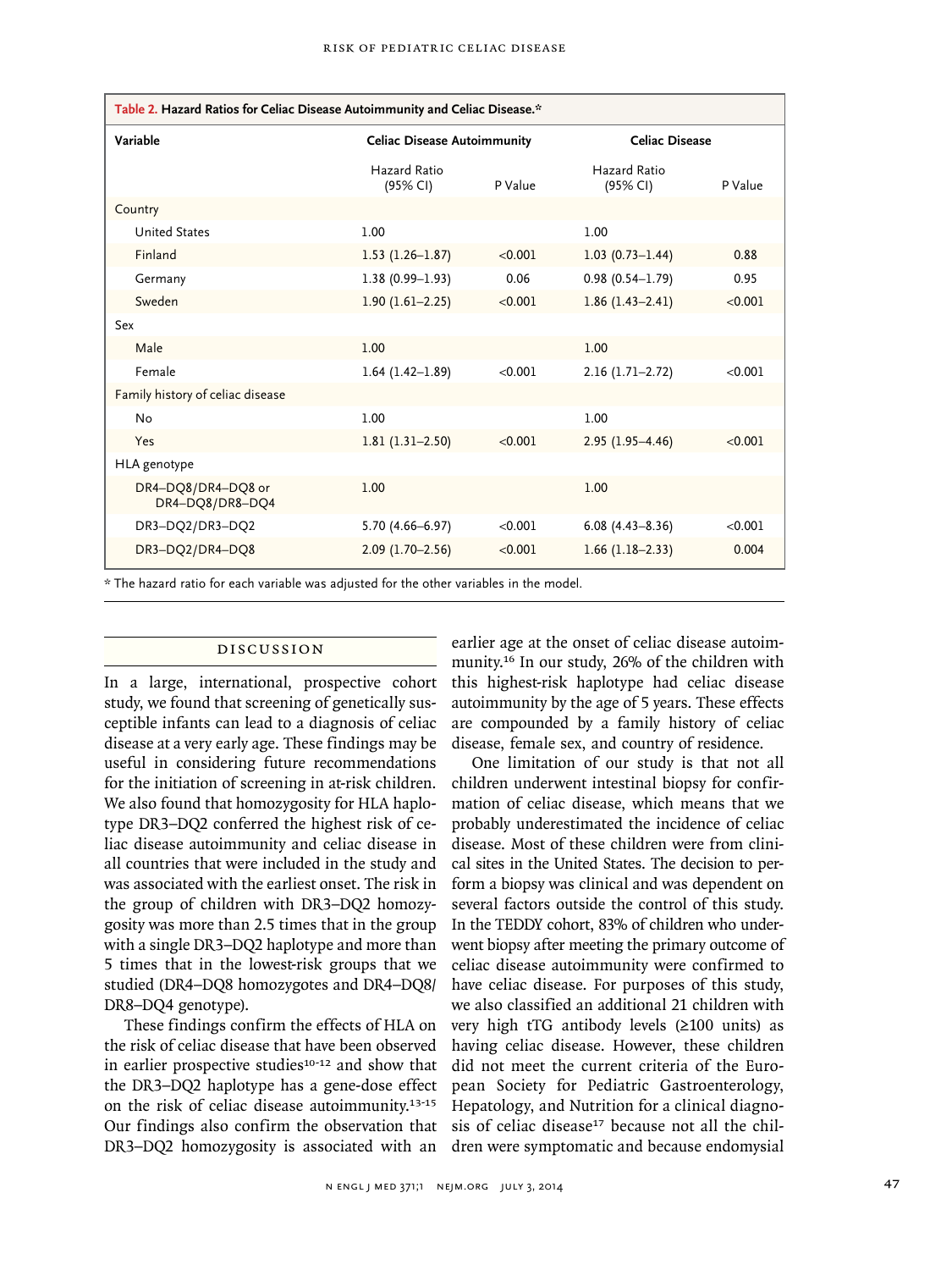

**Figure 2. Kaplan–Meier Estimates of CDA in HLA-DR3–DQ2 Homozygotes, According to Country.** The proportion of children with persistently increased levels of tTG antibodies was highest among those who were homozygous for the DR3–DQ2 HLA haplotype. The risk of celiac disease autoimmunity in Sweden was nearly double that in the United States.

antibody testing was not performed. The selection of this high cutoff point for tTG antibody levels means that some cases of celiac disease in children with lower tTG antibody levels may have been missed. Another limitation is that children with the DR3–DQ2/DR4–DQ8 genotype were studied but not those with the DR3–DQ2/X genotype (i.e., children with only a single celiacrisk haplotype). Therefore, the added effect of DR4–DQ8 on the risk associated with DR3–DQ2 is unclear, which limits the ability to determine the risk conferred independently by a single gene dose of DR3–DQ2 in the general population.

In our study, we prospectively applied a standard protocol across four countries in order to eliminate methodologic differences in the search for environmental triggers of celiac disease autoimmunity. This factor has allowed us to make the observation that, even after matching for haplotype, Swedish children had a substantially higher risk of both celiac disease autoimmunity and celiac disease than did those from the other countries we studied and that celiac disease autoimmunity developed at an earlier age. The risk among Swedish children was nearly double that among children in the United States. The reasons for a difference in risk between populations with a similar genetic predisposition are likely to be multifactorial. A sharp and transient increase in the incidence of celiac disease in Sweden was reported between 1984 and 1996.<sup>18</sup> This increase was attributed to multiple dietary factors, including the interplay between breast-feeding and gluten exposure. The age at which gluten is introduced to the diet has been reported to affect the risk of celiac disease autoimmunity in genetically predisposed children.<sup>19</sup> In the children we studied, both the duration of breast-feeding and the age at which gluten was introduced varied according to country, which highlights the possible complexities of the interactions. The overall duration of breast-feeding was longest in Finland (median, 39 weeks) and shortest in the United States (median, 30 weeks). Swedish children were exclusively breast-fed for the longest period (median, 4 weeks, as compared with 1 week among U.S. children) but were also given glutencontaining cereals at the earliest age, as compared with children in the other countries.<sup>20</sup>

Differences in infections in early life may also